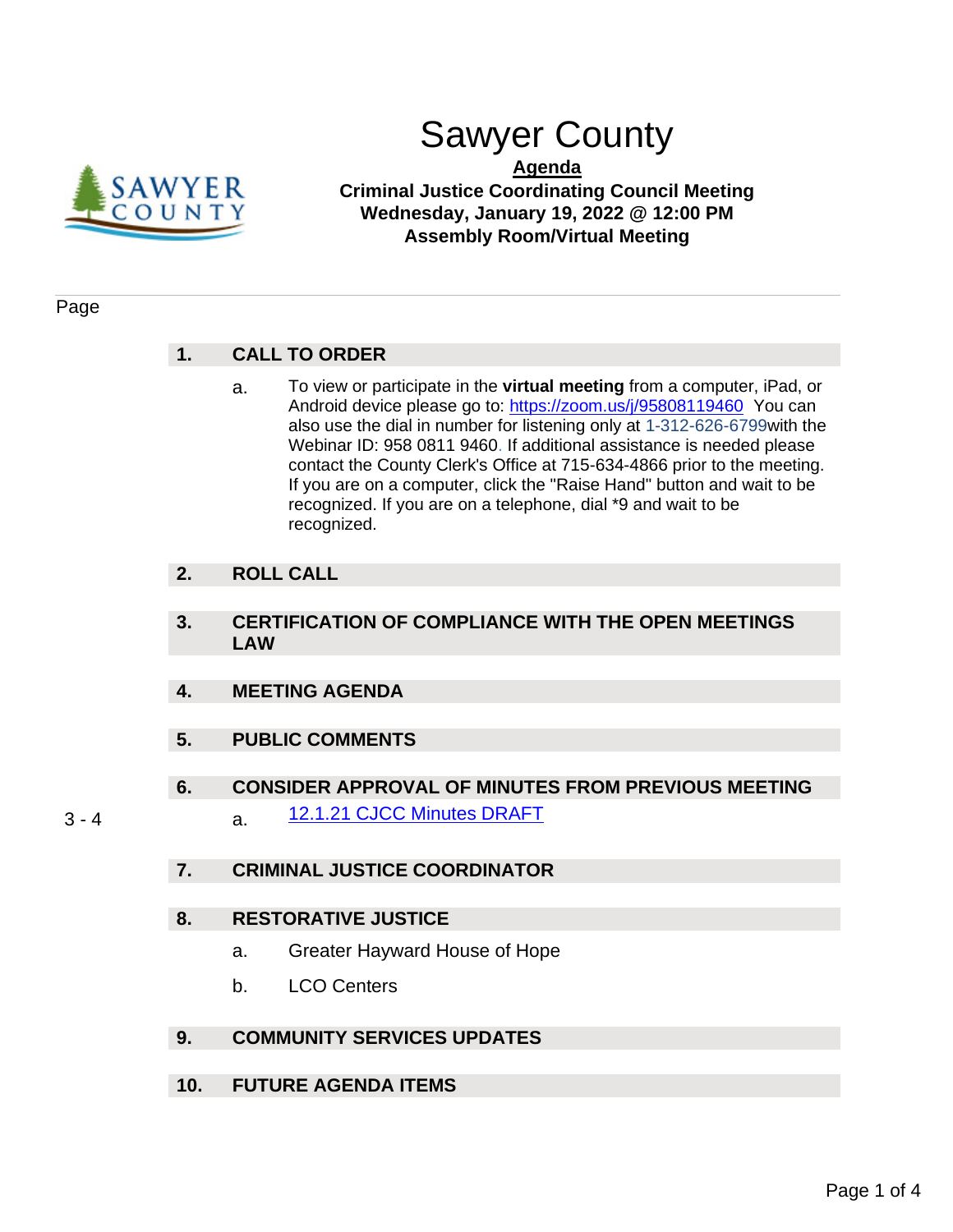# **11. CORRESPONDENCE, REPORTS FROM CONFERENCES AND MEETINGS, OTHER MATTERS FOR DISCUSSION ONLY**

### **DISCLAIMER:**

*A quorum of the County Board of Supervisors or of any of its committees may be present at this meeting to listen and observe. Neither the Board nor any of the committees have established attendance at this meeting as an official function of the Board or committee(s) or otherwise made a determination that attendance at the meeting is necessary to carry out the Board or committee's function. The only purpose for other supervisors attending the meeting is to listen to the information presented. Neither the Board nor any committee (other than the committee providing this notice and agenda) will take any official action with respect to this noticed meeting.*

*Copy sent via email to: County Clerk and News Media. Note: Any person wishing to attend whom, because of a disability, requires accommodation should call the Sawyer County Clerk's Office (715.634.4866) at least 24 hours before the scheduled meeting so appropriate arrangements can be made.* 

*Mission Statement: The Sawyer County Board of Supervisors will strive to provide excellent services and responsible leadership to protect and enhance Sawyer County citizens, businesses, and resources, while preserving our unique heritage.*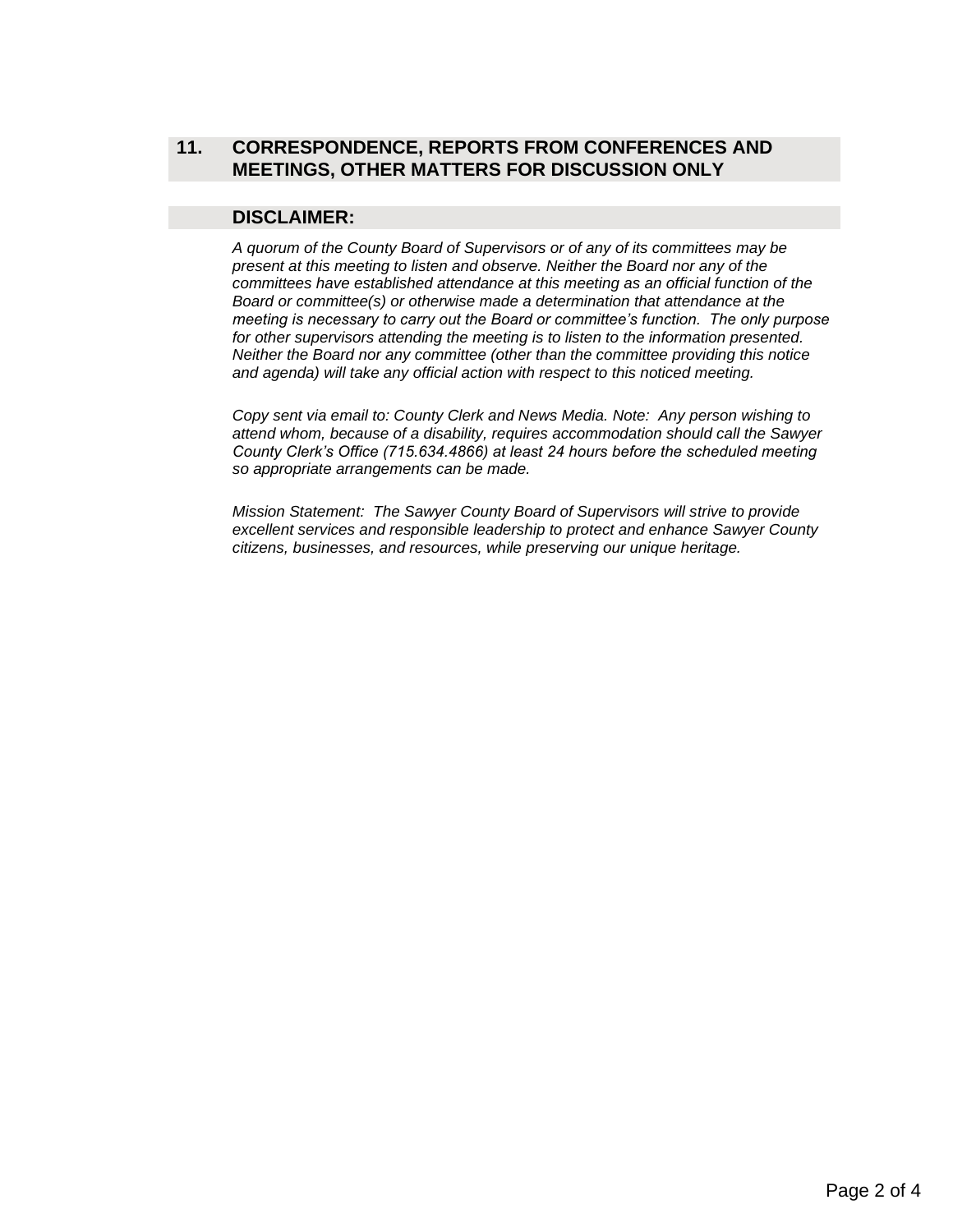<span id="page-2-0"></span>**Minutes of the December 1st meeting of the Sawyer County Criminal Justice Coordinating Committee Of the Sawyer County Board of Supervisors Assembly Room; Sawyer County**



# **Voting Committee Members Present: Others Present:** □ Chair: Mike Coleson

 $\boxtimes$  Lorraine Gouge  $\Box$  Lynn Fitch □ Marc Helwig Niki Leicht - Virtual  $\boxtimes$  Gary Hilgendorf  $\blacksquare$  $\boxtimes$  Tom Hoff  $\blacksquare$  Patrick Brown – Virtual  $\boxtimes$  Jeff Johnson Becky Barry Kathy McCoy Joe Sajdera Doug Mrotek Tibissum Rice Bruce Poquette **Mark Stoner**  $\boxtimes$  Katie Culvey Jeff Schley  $\boxtimes$  Tweed Shuman – Vice Chair John Yackel  $\boxtimes$  Elaine Smith

**Call to Order –** Vice Chair Tweed Shuman called the meeting to order at 12:00 pm.

**Certification of Compliance** with the open meeting law was met. Roll Call was taken. Quorum was met.

**Election of Chair and Vice Chair** – Clerk Fitch called for nominations for the position of Committee Chair. Mr. Shuman nominated Kathy McCoy for the position. There being no other nominations, the nominations closed. Mr. Hoff moved for a unanimous vote for Ms. McCoy as Chair; second by Mr. Shuman. Motion carried without negative vote.

Chair McCoy called for nominations for the position of Vice Chair. Ms. McCoy nominated Gary Hilgendorf for the position. There being no other nominations, the nominations closed. Mr. Shuman moved for a unanimous vote for Mr. Hilgendorf; second by Mr. Hoff. Motion carried without negative vote.

#### **Meeting Agenda**

#### **Public Comments**

**Minutes from previous meeting –** A motion was made by Mr. Hoff to accept the minutes of the October meeting; second by Mr. Johnson. Motion carried without negative vote. Ms. Gouge abstained.

**Criminal Justice Coordinator update –** A written report was provided. Ms. Fisher provided an update stating that there are currently 68 individuals on pre-trial supervision, five in diversion, 6 on electronic monitoring, 0 on alcohol monitoring and 167 over-capacity memos were issued. She announced that Ms. Barry is leaving at the end of the month.

Ms. Leicht reported that the position held by Ms. Barry has been posted. The TAD application has gone through the scoring process and they should hear allocation results in the next two weeks.

Lt. Johnson advised that he has undergone training for the Kiosk monitor and they will be putting it into service soon. Educational programming is available again at the jail.